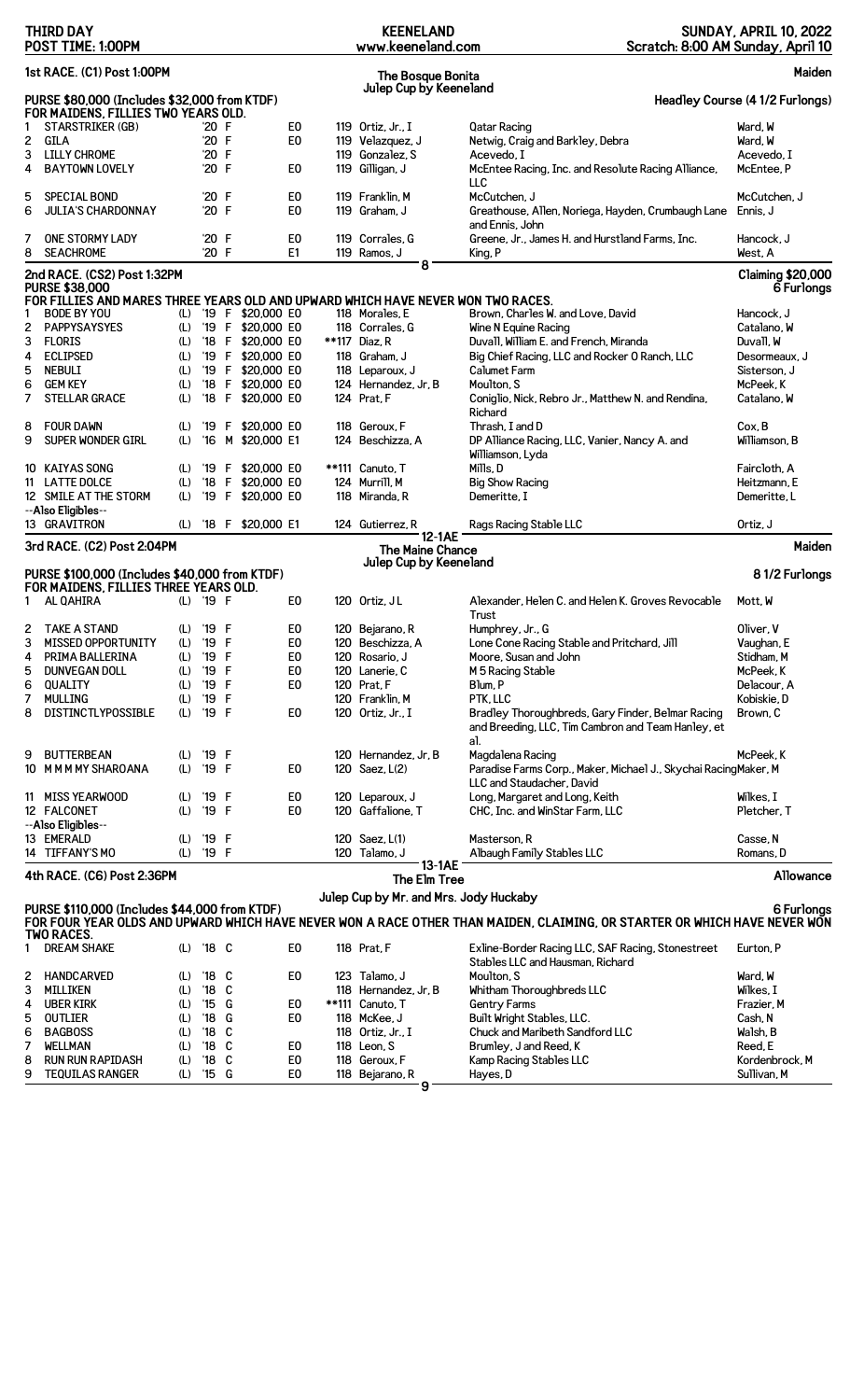| <b>THIRD DAY</b><br>POST TIME: 1:00PM                                                                                                                                                                                                                     |                                                                           |                                                          | <b>KEENELAND</b><br>www.keeneland.com                                         | Scratch: 8:00 AM Sunday, April 10                                                                                                                                                                                                                                                                                       | <b>SUNDAY, APRIL 10, 2022</b>                       |
|-----------------------------------------------------------------------------------------------------------------------------------------------------------------------------------------------------------------------------------------------------------|---------------------------------------------------------------------------|----------------------------------------------------------|-------------------------------------------------------------------------------|-------------------------------------------------------------------------------------------------------------------------------------------------------------------------------------------------------------------------------------------------------------------------------------------------------------------------|-----------------------------------------------------|
| 5th RACE. (C9) Post 3:08PM<br>Allowance<br><b>The Mulholland Springs</b>                                                                                                                                                                                  |                                                                           |                                                          |                                                                               |                                                                                                                                                                                                                                                                                                                         |                                                     |
| PURSE \$140,000 (Includes \$56,000 from KTDF)                                                                                                                                                                                                             |                                                                           |                                                          | Julep Cup by Mulholland Springs                                               | Haggin Course (8 1/2 Furlongs On The Turf) (Rail at 0 Feet)<br>FOR FOUR YEAR OLDS AND UPWARD WHICH HAVE NEVER WON FOUR RACES OTHER THAN MAIDEN, CLAIMING, STARTER, RESTRICTED, OR STATE<br>BRED OR WHICH HAVE NOT WON \$48,905 TWICE OTHER THAN MAIDEN, CLAIMING, STARTER, RESTRICTED, OR STATE BRED OVER A MILE ON THE |                                                     |
| TURF IN 2021 - 2022.<br>MIDNIGHT TEA TIME<br>1<br>(L)<br>2<br><b>GUNNISON</b><br>(L)<br>3<br>TIESTO<br>(L)<br>4<br><b>BIZZEE CHANNEL</b><br>(L)                                                                                                           | '15 G<br>$'15$ H<br>'17 H<br>$^{\prime}16$<br>G                           | E <sub>0</sub><br>E <sub>0</sub><br>E1                   | 118 Saez, L<br>118 Murrill, M<br>118 Velazquez, J<br>118 Loveberry, J         | Fanelli, John and LC Racing LLC<br>KMR Racing Stable LLC and Cassimeris, Lynn<br>NK Racing and LNJ Foxwoods<br>Patricia's Hope LLC                                                                                                                                                                                      | Sharp, J<br>Rubley, K<br>Carroll. J<br>Rivelli, L   |
| 5<br><b>HIGHEST HONORS</b><br>(L)<br>6<br><b>HAWKISH</b><br>(L)<br>7<br><b>MUTAKATIF (IRE)</b><br>(L)<br>8<br><b>EONS</b><br>(L)                                                                                                                          | $^{\prime}16$<br>H<br>$^{\prime}15$<br>G<br>$'15$ H<br>'16 H              | E <sub>0</sub><br>E0<br>E <sub>0</sub>                   | 118 Gaffalione. T<br>118 Ortiz, JL<br>118 Beschizza, A<br>118 Prat, F         | Farish, W<br>AJ Suited Racing Stable, LLC and Madaket Stables LLC Toner, JJ<br>Connelley, Judy and Brown, Jr., Paul H.<br>Grier, M                                                                                                                                                                                      | Brown. C<br>Brown, Jr., P<br>Delacour, A            |
| <b>9a MR DUMAS</b><br>(L)<br>10b SOLE VOLANTE<br>(L)<br>11a MONARCHS GLEN (GB)<br>(L)<br>12 MEGACITY<br>(L)                                                                                                                                               | $^{\prime}16$<br>н<br>G<br>$^{\prime}$ 17<br>$^{\prime}$ 14<br>G<br>'15 G | E0<br>E <sub>0</sub><br>E1<br>E <sub>0</sub>             | 118 Gutierrez, R<br>118 Leparoux, J<br>118 Ortiz, Jr., I<br>118 Rocco, Jr., J | WSS Racing LLC and Hooties Racing LLC<br>Reeves Thoroughbred Racing and Biancone, Andie<br>Hui, Michael M. and WSS Racing, LLC<br>Blackout Racing Stables and Farrar, Mark                                                                                                                                              | Ortiz, J<br>Biancone, P<br>Maker, M<br>Tomlinson, M |
| --Also Eligibles--<br>(L) '16 H<br><b>13b MTO-FROSTED GRACE</b><br>a -- WSS Racing LLC and Hooties Racing LLC; Hui, Michael M. and WSS Racing, LLC<br>b -- Reeves Thoroughbred Racing and Biancone, Andie; Reeves Thoroughbred Racing and Branch, William |                                                                           |                                                          | 118 Graham, J                                                                 | Reeves Thoroughbred Racing and Branch, William                                                                                                                                                                                                                                                                          | Amoss. T                                            |
| 6th RACE. (C5) Post 3:40PM                                                                                                                                                                                                                                |                                                                           |                                                          | 12-1AE                                                                        |                                                                                                                                                                                                                                                                                                                         | Allowance                                           |
|                                                                                                                                                                                                                                                           |                                                                           |                                                          | The Mill Ridge<br>Julep Cup by Mill Ridge Farm                                |                                                                                                                                                                                                                                                                                                                         |                                                     |
| PURSE \$110,000 (Includes \$44,000 from KTDF)<br>FOR FILLIES THREE YEARS OLD WHICH HAVE NEVER WON TWO RACES.                                                                                                                                              |                                                                           |                                                          |                                                                               |                                                                                                                                                                                                                                                                                                                         | 61/2 Furlongs                                       |
| <b>FEELING HAPPY</b><br>(L) '19 F<br>1<br><b>MARGIE'S KITCHEN</b><br>2<br>(L)                                                                                                                                                                             | '19 F                                                                     | E0<br>E <sub>0</sub>                                     | 118 Prat, F<br>122 Gilligan, J                                                | Miacomet Farm (William Harrigan)<br>Moore, T                                                                                                                                                                                                                                                                            | Baker, J<br>Lovell, M                               |
| 3<br><b>RUE DE BAC</b><br>(L)<br>4<br><b>BOMBDIGGITY</b><br>(L)<br>5<br>ARROBATIC<br>(L)<br>6<br><b>HAZY COMMAND</b><br>(L)                                                                                                                               | '19 F<br>F<br>'19<br>'19<br>F<br>'19<br>F                                 | E <sub>0</sub><br>E <sub>0</sub><br>E <sub>0</sub><br>E0 | 118 Geroux, F<br>122 Rosario, J<br>118 Ortiz, Jr., I<br>118 Graham, J         | Don Alberto Stable<br>Stonestreet Stables LLC<br>Juddmonte<br>Late Night Stables LLC                                                                                                                                                                                                                                    | Cox, B<br>Asmussen, S<br>Brown, C<br>Amoss, T       |
| 7<br><b>FAST AND FLIRTY</b><br>(L)<br>8<br><b>SOCIAL MANDATE</b><br>(L)                                                                                                                                                                                   | '19 F<br>'19 F                                                            | E0<br>E0                                                 | 118 Gaffalione, T<br>118 Lanerie, C                                           | Bradley Thoroughbreds, Belmar Racing and Breeding,<br>LLC, Cambron, Tim, Cambron, Anna and Team Hanley<br>Glosson, R                                                                                                                                                                                                    | Walsh, B<br>Hancock, J                              |
| 9<br><b>DEVINE CHARGER</b><br>(L)                                                                                                                                                                                                                         | '19<br>F                                                                  | E <sub>0</sub>                                           | 118 Hernandez, Jr, B                                                          | JD Farms                                                                                                                                                                                                                                                                                                                | Blair, J                                            |
| 10 SUNDAY GRACE<br>(L)<br>11 SWEET AS PIE<br>(L)                                                                                                                                                                                                          | '19<br>F<br>'19 F                                                         | E <sub>0</sub><br>E <sub>0</sub>                         | 118 Morales, E<br>118 Saez, L                                                 | Victory Racing Stable, LLC<br>Westerberg Limited, Magnier, Mrs. John, Tabor, Michael Pletcher, T<br>B. and Smith, Derrick                                                                                                                                                                                               | Hernandez, R                                        |
| 12 VETERANS HIGHWAY<br>(L) '19 F<br>--Also Eligibles--<br>13 FANNIE AND FREDDIE<br>(L)                                                                                                                                                                    | '19 F                                                                     | E0<br>E0                                                 | 122 Ortiz, JL<br>118 Hernandez, C                                             | Humphrey, Jr., G. Watts and Farish, William S.<br>Columbine Stable LLC.                                                                                                                                                                                                                                                 | Arnold, II, G. R.<br>Stall, Jr., A                  |
| 14 HIGHLAND SQUARE<br>(L)                                                                                                                                                                                                                                 | '19<br>F                                                                  | E <sub>0</sub>                                           | 122 Beschizza, A                                                              | OXO Equine LLC                                                                                                                                                                                                                                                                                                          | Lobo, P                                             |
| 15 TALEOFREADYCHIANTI<br>(L)<br>16 PRINCESS ELIN<br>(L)<br><b>Blinkers Off: Sunday Grace</b>                                                                                                                                                              | '19<br>F<br>'19 F                                                         | E <sub>0</sub><br>E <sub>0</sub>                         | 122 Velazquez, J<br>118 Leparoux, J                                           | Fipke, C<br>Barlas, Ted, Barlas, Jean and Barlas, Chris                                                                                                                                                                                                                                                                 | Stewart, D<br>Ali, A                                |
| 12-4AE-2EXC<br><b>Stakes</b><br>7th RACE. (C7) Post 4:12PM<br>The 16th Running of<br>The Palisades (Listed)<br>\$200,000                                                                                                                                  |                                                                           |                                                          |                                                                               |                                                                                                                                                                                                                                                                                                                         |                                                     |
| PURSE \$200,000 (Includes \$50,000 from KTDF)<br>Haggin Course (51/2 Furlongs On The Turf) (Rail at 0 Feet)<br>FOR THREE YEAR OLDS.                                                                                                                       |                                                                           |                                                          |                                                                               |                                                                                                                                                                                                                                                                                                                         |                                                     |
| <b>CLASSICSTATEOFMIND</b><br>1                                                                                                                                                                                                                            | $'19$ C                                                                   |                                                          | 118 Ortiz, JL                                                                 | JFG Thoroughbreds                                                                                                                                                                                                                                                                                                       | D'Angelo, J                                         |
| <b>SLIPSTREAM</b><br>2<br>3<br><b>BAYTOWN FROSTY</b>                                                                                                                                                                                                      | '19 C<br>'19 G                                                            |                                                          | 120 Rosario, J<br>118 Padron-Barcenas, J                                      | Jump Sucker Stable<br>McEntee Racing, Inc. and Resolute Racing Alliance,<br>ЩC                                                                                                                                                                                                                                          | Clement, C<br>McEntee, P                            |
| <b>PURE PANIC</b><br>4<br>5<br><b>KAUFYMAKER</b><br><b>CIRCLE BACK JACK</b><br>6                                                                                                                                                                          | '19 C<br>'19 F<br>'19 G                                                   | E0<br>E <sub>0</sub>                                     | 118 Beschizza, A<br>113 Velazquez, J<br>118 Mojica, Jr., R                    | Patel, P<br>Kaufman, G<br>Evans, Susan and Sweezey, Cathy                                                                                                                                                                                                                                                               | Cano, J<br>Ward, W<br>Hamilton, S                   |
| 7<br><b>TWILIGHT GLEAMING (IRE)</b><br>8<br>NO NAY FRANKLIN (IRE)                                                                                                                                                                                         | '19<br>F<br>'19 C                                                         |                                                          | 118 Ortiz, Jr., I<br>118 Geroux, F                                            | Stonestreet Stables LLC<br>Shanahan, Linda, Bacon, Sanford, Dunne, Amy E.,<br>Andrew Farm, SGV Thoroughbreds, DP Racing and<br>Patrick L. Biancone Racing LLC                                                                                                                                                           | Ward, W<br>Biancone, P                              |
| Blinkers Off: Twilight Gleaming (IRE)<br>8                                                                                                                                                                                                                |                                                                           |                                                          |                                                                               |                                                                                                                                                                                                                                                                                                                         |                                                     |
| 8th RACE. (C8) Post 4:44PM<br><b>Stakes</b><br>The 37th Running of<br>The Beaumont Presented by Keeneland Select (Grade III)<br>\$400,000                                                                                                                 |                                                                           |                                                          |                                                                               |                                                                                                                                                                                                                                                                                                                         |                                                     |
| PURSE \$400,000 (Includes \$100,000 from KTDF)<br>Beard Course (7 Furlongs and 184 feet)<br>FOR FILLIES THREE YEARS OLD.                                                                                                                                  |                                                                           |                                                          |                                                                               |                                                                                                                                                                                                                                                                                                                         |                                                     |
| <b>LADY SCARLET</b><br>1<br><b>RADIO DAYS</b>                                                                                                                                                                                                             | '19 F                                                                     | E <sub>0</sub>                                           | 118 Ortiz, JL                                                                 | Paradise Farms Corp. and Staudacher, David                                                                                                                                                                                                                                                                              | Maker, M                                            |
| 2<br><b>MAJESTIC D'ORO</b><br>3                                                                                                                                                                                                                           | '19 F<br>'19 F                                                            | E <sub>0</sub>                                           | 118 Rosario, J<br>118 Talamo, J                                               | Joseph Allen LLC<br>Chuck and Maribeth Sandford LLC                                                                                                                                                                                                                                                                     | McGaughey III, C<br>Walsh, B                        |
| 4<br><b>GINA ROMANTICA</b>                                                                                                                                                                                                                                | F<br>'19                                                                  |                                                          | 118 Ortiz, Jr., I                                                             | Brant, P                                                                                                                                                                                                                                                                                                                | Brown, C                                            |
| 5<br><b>REAGAN'S DECISION</b><br>6<br>CHI TOWN LADY<br>7<br>MATAREYA                                                                                                                                                                                      | '19 F<br>$^{\prime}$ 19<br>F<br>'19 F                                     | E0<br>E <sub>0</sub>                                     | 118 Saez, L<br>118 Velazquez, J<br>118 Prat, F                                | Lael Stables<br>Castleton Lyons Farm<br>Godolphin, LLC                                                                                                                                                                                                                                                                  | DeVaux, C<br>Ward, W<br>Cox, B                      |
|                                                                                                                                                                                                                                                           |                                                                           |                                                          |                                                                               |                                                                                                                                                                                                                                                                                                                         |                                                     |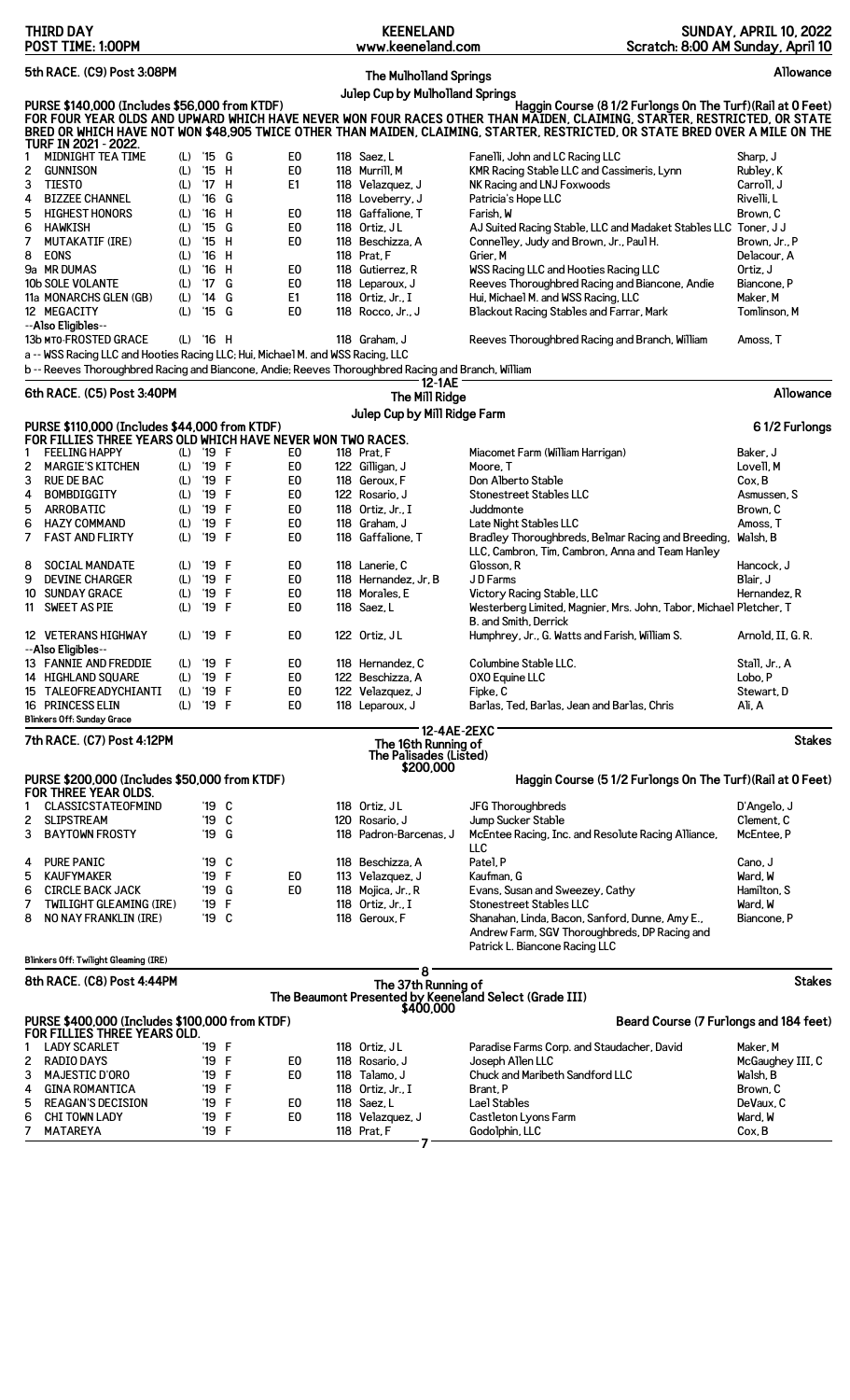| <b>THIRD DAY</b><br>POST TIME: 1:00PM                                                                                                                                                                                                                                                                                                                                                                                                                                                                                                                                                                                                                                                                                                                                                                                                                                                                                                                              | <b>KEENELAND</b><br>www.keeneland.com                                                                                                                                                                                                                                                              |                                                                                                                                                                                                                                                                                                                                                                                                                                                                                                                                                                                                                                                                                                                                                                                                                                                                                                                                                                                                                                                                                                                                                                                                                                                                                                                                                                                                                                                                                                                                                                                                                                                                                                                                                                                                                                                                                                                                                                                                                                                                                                                                                                                                                                                                                                                                                                                                                                                                                                                                                                                                                                                                                                                                                                                                                                                                                                                                                                                                                                                                                                                                                                                                                                                                                                                                                                                                                                                                                                                                                                                                                                                | <b>SUNDAY, APRIL 10, 2022</b><br>Scratch: 8:00 AM Sunday, April 10                                                                                                                                                                                |
|--------------------------------------------------------------------------------------------------------------------------------------------------------------------------------------------------------------------------------------------------------------------------------------------------------------------------------------------------------------------------------------------------------------------------------------------------------------------------------------------------------------------------------------------------------------------------------------------------------------------------------------------------------------------------------------------------------------------------------------------------------------------------------------------------------------------------------------------------------------------------------------------------------------------------------------------------------------------|----------------------------------------------------------------------------------------------------------------------------------------------------------------------------------------------------------------------------------------------------------------------------------------------------|------------------------------------------------------------------------------------------------------------------------------------------------------------------------------------------------------------------------------------------------------------------------------------------------------------------------------------------------------------------------------------------------------------------------------------------------------------------------------------------------------------------------------------------------------------------------------------------------------------------------------------------------------------------------------------------------------------------------------------------------------------------------------------------------------------------------------------------------------------------------------------------------------------------------------------------------------------------------------------------------------------------------------------------------------------------------------------------------------------------------------------------------------------------------------------------------------------------------------------------------------------------------------------------------------------------------------------------------------------------------------------------------------------------------------------------------------------------------------------------------------------------------------------------------------------------------------------------------------------------------------------------------------------------------------------------------------------------------------------------------------------------------------------------------------------------------------------------------------------------------------------------------------------------------------------------------------------------------------------------------------------------------------------------------------------------------------------------------------------------------------------------------------------------------------------------------------------------------------------------------------------------------------------------------------------------------------------------------------------------------------------------------------------------------------------------------------------------------------------------------------------------------------------------------------------------------------------------------------------------------------------------------------------------------------------------------------------------------------------------------------------------------------------------------------------------------------------------------------------------------------------------------------------------------------------------------------------------------------------------------------------------------------------------------------------------------------------------------------------------------------------------------------------------------------------------------------------------------------------------------------------------------------------------------------------------------------------------------------------------------------------------------------------------------------------------------------------------------------------------------------------------------------------------------------------------------------------------------------------------------------------------------|---------------------------------------------------------------------------------------------------------------------------------------------------------------------------------------------------------------------------------------------------|
| 9th RACE. (C3) Post 5:16PM                                                                                                                                                                                                                                                                                                                                                                                                                                                                                                                                                                                                                                                                                                                                                                                                                                                                                                                                         | The Haggin                                                                                                                                                                                                                                                                                         |                                                                                                                                                                                                                                                                                                                                                                                                                                                                                                                                                                                                                                                                                                                                                                                                                                                                                                                                                                                                                                                                                                                                                                                                                                                                                                                                                                                                                                                                                                                                                                                                                                                                                                                                                                                                                                                                                                                                                                                                                                                                                                                                                                                                                                                                                                                                                                                                                                                                                                                                                                                                                                                                                                                                                                                                                                                                                                                                                                                                                                                                                                                                                                                                                                                                                                                                                                                                                                                                                                                                                                                                                                                | Maiden                                                                                                                                                                                                                                            |
| PURSE \$100,000 (Includes \$40,000 from KTDF)                                                                                                                                                                                                                                                                                                                                                                                                                                                                                                                                                                                                                                                                                                                                                                                                                                                                                                                      | Julep Cup by Keeneland                                                                                                                                                                                                                                                                             | Haggin Course (9 1/2 Furlongs On The Turf) (Rail at 0 Feet)                                                                                                                                                                                                                                                                                                                                                                                                                                                                                                                                                                                                                                                                                                                                                                                                                                                                                                                                                                                                                                                                                                                                                                                                                                                                                                                                                                                                                                                                                                                                                                                                                                                                                                                                                                                                                                                                                                                                                                                                                                                                                                                                                                                                                                                                                                                                                                                                                                                                                                                                                                                                                                                                                                                                                                                                                                                                                                                                                                                                                                                                                                                                                                                                                                                                                                                                                                                                                                                                                                                                                                                    |                                                                                                                                                                                                                                                   |
| FOR MAIDENS, THREE YEARS OLD.<br>(L) '19 C<br><b>MINNESOTA READY</b><br>E <sub>0</sub><br>1<br>'19 C<br>2<br><b>DEFENSIBLE</b><br>E <sub>0</sub><br>(L)<br>'19 C<br>E <sub>0</sub><br>3<br><b>TRENDING</b><br>(L)<br>'19 C<br>E <sub>0</sub><br><b>QUARI MASTER</b><br>(L)<br>4<br><b>VINTAGE YEAR</b><br>'19<br>G<br>E <sub>0</sub><br>5<br>(L)<br>'19<br>C<br>PICCADILLY<br>(L)<br>E <sub>0</sub><br>6<br>'19 C<br>E <sub>0</sub><br><b>CALLOWAY PEAK</b><br>(L)<br>7<br><b>REMOTE</b><br>$'19$ C<br>E <sub>0</sub><br>8<br>(L)<br>'19 C<br><b>CONSULATE</b><br>(L)<br>E <sub>0</sub><br>9<br>'19 C<br>E <sub>0</sub><br>10 BARRZLEY<br>(L)<br>11 RIDLEY'S MAJOR<br>$'19$ C<br>E <sub>0</sub><br>(L)<br>'19 F<br>12 DETERMINED GOLD<br>(L)<br>E0<br>--Also Eligibles--<br>13 HE REIGNS<br>'19<br>G<br>E0<br>E <sub>0</sub><br>14 CAMP DADDY<br>'19 C<br>(L)<br>'19 C<br>E <sub>0</sub><br>15 FIELD MARSHAL<br>(L)<br>16 CURBSTONE<br>(L) '19 C<br>E <sub>0</sub> | 120 Cheminaud, V<br>120 Graham, J<br>120 Ortiz, JL<br>120 Achard, A<br>120 Leparoux, J<br>120 Corrales, G<br>120 Rosario, J(1)<br>120 Gaffalione, T<br>120 Gutierrez.R<br>120 Cannon, D<br>120 Prat, F<br>115 Geroux, F<br>120 Peterson, F<br>120 Beschizza, A<br>120 Rosario, J(2)<br>120 Saez, L | Lothenbach Stables, Inc. (Bob Lothenbach)<br>Starlight Racing<br>Rosen, A<br>Brownwood Farm, LLC<br><b>BBN Racing, LLC</b><br>Farish, Sarah Sharp and Hudson, Lynne<br>Juddmonte<br>Claiborne Farm and Adele B. Dilschneider<br>Calumet Farm<br>Gieseke, M<br>Warren, Andrew and Warren, Jr., William K.<br>D Hatman Thoroughbreds<br><b>Equine Provisions</b><br>Rose Hill Farm and TNIP, LLC<br>Godolphin, LLC<br>Moseley, P                                                                                                                                                                                                                                                                                                                                                                                                                                                                                                                                                                                                                                                                                                                                                                                                                                                                                                                                                                                                                                                                                                                                                                                                                                                                                                                                                                                                                                                                                                                                                                                                                                                                                                                                                                                                                                                                                                                                                                                                                                                                                                                                                                                                                                                                                                                                                                                                                                                                                                                                                                                                                                                                                                                                                                                                                                                                                                                                                                                                                                                                                                                                                                                                                 | Pessin, N<br>Motion, H. Graham<br>McGaughey III, C<br>Lobo, P<br>Arnold, II, G. R.<br>McGaughey III, C<br>Mott. W<br>Clement, C<br>Sisterson, J<br>Motion, H. Graham<br>Brown, C<br>Schoenthal, P<br>Ares, P<br>Vaughan, E<br>Mott, W<br>Walsh, B |
|                                                                                                                                                                                                                                                                                                                                                                                                                                                                                                                                                                                                                                                                                                                                                                                                                                                                                                                                                                    | Off Races:C4 - CS1 - CX3 - CX4 - CX5                                                                                                                                                                                                                                                               | 12-4AE-6EXC                                                                                                                                                                                                                                                                                                                                                                                                                                                                                                                                                                                                                                                                                                                                                                                                                                                                                                                                                                                                                                                                                                                                                                                                                                                                                                                                                                                                                                                                                                                                                                                                                                                                                                                                                                                                                                                                                                                                                                                                                                                                                                                                                                                                                                                                                                                                                                                                                                                                                                                                                                                                                                                                                                                                                                                                                                                                                                                                                                                                                                                                                                                                                                                                                                                                                                                                                                                                                                                                                                                                                                                                                                    |                                                                                                                                                                                                                                                   |
| Extra Races For Wednesday, April 13, 2022<br>(Entries Close on Friday, April 8, 2022)<br><b>EXTRA RACE NO 4</b><br>Х4<br>Purse \$55,000. For Fillies Three Years Old Which Have Started For A Claiming Price<br>Of \$50,000 Or Less and Which Have Never Won A Race Other Than Maiden Or<br>Claiming.<br>(Races Where Entered For \$40,000 Or Less Not Considered In Allowances)                                                                                                                                                                                                                                                                                                                                                                                                                                                                                                                                                                                   | <b>STARTER ALLOWANCE</b><br>If<br>Beard Course (SEVEN FURLONGS AND 184 FEET)                                                                                                                                                                                                                       | ATTENTION HORSEMEN: Condition Book Correction for Wednesday April 27<br>Race 1 should read Fillies and Mares 3 and UP<br>ATTENTION HORSEMEN: Please see Baley to pick up paddock passes for your<br>barn crew the morning of each Stake. Passes are not needed for regular<br>overnight races.<br>would<br>like<br>to<br><b>VOU</b><br>request<br>https://www.keeneland.com/horsemens-hospitality-guide                                                                                                                                                                                                                                                                                                                                                                                                                                                                                                                                                                                                                                                                                                                                                                                                                                                                                                                                                                                                                                                                                                                                                                                                                                                                                                                                                                                                                                                                                                                                                                                                                                                                                                                                                                                                                                                                                                                                                                                                                                                                                                                                                                                                                                                                                                                                                                                                                                                                                                                                                                                                                                                                                                                                                                                                                                                                                                                                                                                                                                                                                                                                                                                                                                        | please<br>visit<br>seating                                                                                                                                                                                                                        |
| <b>EXTRA RACE NO 5</b><br><b>X5</b><br>Purse \$55,000. For Three Year Olds Which Have Started For A Claiming Price Of \$50,000 Or Less and Which Have Never Won A Race Other Than Maiden Or Claiming.                                                                                                                                                                                                                                                                                                                                                                                                                                                                                                                                                                                                                                                                                                                                                              | <b>STARTER ALLOWANCE</b>                                                                                                                                                                                                                                                                           | Reminder Summer Stabling Stall Applications are due April 11<br>Trainers who wish to enter a horse at Keeneland are required to complete the                                                                                                                                                                                                                                                                                                                                                                                                                                                                                                                                                                                                                                                                                                                                                                                                                                                                                                                                                                                                                                                                                                                                                                                                                                                                                                                                                                                                                                                                                                                                                                                                                                                                                                                                                                                                                                                                                                                                                                                                                                                                                                                                                                                                                                                                                                                                                                                                                                                                                                                                                                                                                                                                                                                                                                                                                                                                                                                                                                                                                                                                                                                                                                                                                                                                                                                                                                                                                                                                                                   |                                                                                                                                                                                                                                                   |
| (Races Where Entered For \$40,000 Or Less Not Considered In Allowances)<br><b>EXTRA RACE NO 6</b>                                                                                                                                                                                                                                                                                                                                                                                                                                                                                                                                                                                                                                                                                                                                                                                                                                                                  | following:<br>Trainer/Vet Agreement. A 2022 agreement signed by both the trainer and<br>his/her attending veterinarian must be on file at Keeneland. Signed agreements<br>can be emailed to GMundy@keeneland.com.<br>EIGHT AND ONE HALF FURLONGS<br><b>CLAIMING</b>                                |                                                                                                                                                                                                                                                                                                                                                                                                                                                                                                                                                                                                                                                                                                                                                                                                                                                                                                                                                                                                                                                                                                                                                                                                                                                                                                                                                                                                                                                                                                                                                                                                                                                                                                                                                                                                                                                                                                                                                                                                                                                                                                                                                                                                                                                                                                                                                                                                                                                                                                                                                                                                                                                                                                                                                                                                                                                                                                                                                                                                                                                                                                                                                                                                                                                                                                                                                                                                                                                                                                                                                                                                                                                |                                                                                                                                                                                                                                                   |
| <b>X6</b><br>Purse \$43,000. For Fillies And Mares Four Years Old and Upward.<br>A Race Since Then.<br><b>CLAIMING PRICE \$20,000</b><br>(Races Where Entered For \$20,000 Or Less Not Considered In Allowances)<br><b>EXTRA RACE NO 7</b><br>X7<br>Purse \$39,000. For Maidens, Three Years Old and Upward.<br>Three Year Olds. 118 lbs.<br>$Older. \ldots$<br><b>CLAIMING PRICE \$30,000</b>                                                                                                                                                                                                                                                                                                                                                                                                                                                                                                                                                                     | <b>SEVEN FURLONGS</b><br><b>MAIDEN/CLAIMING</b><br>$\ldots$ . 125 lbs.<br><b>SIX FURLONGS</b>                                                                                                                                                                                                      | Attending Veterinarian Exam. All horses must be examined by the trainer's<br>attending Veterinarian during the three (3) days immediately preceding entry<br>to race and must be been found fit to race by the attending veterinaria<br>Bruce.Howard@ky.gov.<br>Horsemen-Please note that your KHRC license will grant you grandstand<br>general admission. Horsemen's Hospitality will be in touch with all primary<br>owners of Stakes runners to share available accommodations for upgraded<br>hospitality on their race day. Contact: Stakes Accommodations (859)<br>288-4322, Undercard Accommodations (859) 288-4305. If you would like to<br>request<br>seating<br>https://www.keeneland.com/horsemens-hospitality-quide<br>Attention Trainers: In Today signs must be posted on the stall door by 7:30<br>a.m. on race day. Stable office personnel will deliver signs to your barn.<br>Race for the full purse amount in KTDF races by making sure your horse is<br>REGISTERED with KTDF PRIOR to the close of entries. Contact Jenny<br>McGaughey at 859-361-6002.<br>The starting gate will be open Tuesday-Sunday from 6:30am-9:30am<br>KEENELAND RACE SHUTTLE: Sallee will provide daily shuttle service to<br>Keeneland from Churchill Downs, Trackside and The Thoroughbred Center.<br>VALID HEALTH and COGGINS CERTIFICATES MUST ACCOMPANY EACH HORSE<br>TO RIDE ON THE SHUTTLE-NO EXCEPTIONS! Sign-up must be done by noon the<br>day before the race. At CHURCHILL DOWNS the shuttle for horses in races 1<br>thru 5 WILL LEAVE at 6:30 a.m. and for races 6 thru the last the shuttle WILL<br>LEAVE at 8:30 a.m. FOR PICK UP TIMES AT TRACKSIDE AND CHURCHILL DOWNS<br>call Scott Montgomery at 859-509-5457. THE THOROUGHBRED CENTER Call<br>the office at 800-967-8267. THE SHUTTLE IS TO BE USED FOR RACE DAY<br>HORSES ONLY-NO EXCEPTIONS!<br>WORKOUTS: All trainers must provide clockers with name, distance and trainer<br>PRIOR to workout (by pedigree if unnamed).<br>THE RECEIVING BARNS ARE BARNS #3 and 4<br>Training Hours: MAIN TRACK: 5:30am-10am (two breaks, 7-7:30 and 8:30-9)<br>reserved speed work window 10 mins after each break. TRAINING TRACK:<br>5:30am-11am (no breaks).<br>Paddock Schooling Hours: RACE DAYS: 6am-10am, 12:05pm-12:45pm, during<br>races (limited #-MUST have permission from Paddock Judge). DARK DAYS:<br>6am-noon.<br>Lasix horses will be treated in their stalls between 4 to 4 1/2 hours prior to<br>their scheduled post time. An attendant must be present with the horse.<br>Unattended horses will not be treated. Ship-in trainers should promptly notify<br>the Stall Office of their location if horses are not in the receiving barn.<br>ALL HORSES MUST REPORT TO BARN 21 FORTY-FIVE (45) MINUTES PRIOR TO<br>POST TIME FOR TCO2 TESTING. KEENELAND WILL TEST A MINIMUM OF TWO (2)<br>RACES EACH DAY WITH ALL HORSES IN THE SELECTED RACES TESTED.<br>STAKES SCRATCH RULE: A horse may be scratched from a stakes race for any<br>reason at any time until FOUR HOURS prior to post time for the race by<br>obtaining written approval from the stewards. Scratches due to track condition<br>will be considered until post time. If an AE is excluded at regular scratch time,<br>a valid physical reason is required.<br>If you wish to receive text alerts please contact the racing office.<br>All mail deliveries must have the recipient's name and the trainer's name.<br>Keeneland now provides 24 x 7 access to your statements,<br>1099's and available balances via our web site at<br>www.keeneland.com. Select Racing -> Horsemen's Information | please<br>visit                                                                                                                                                                                                                                   |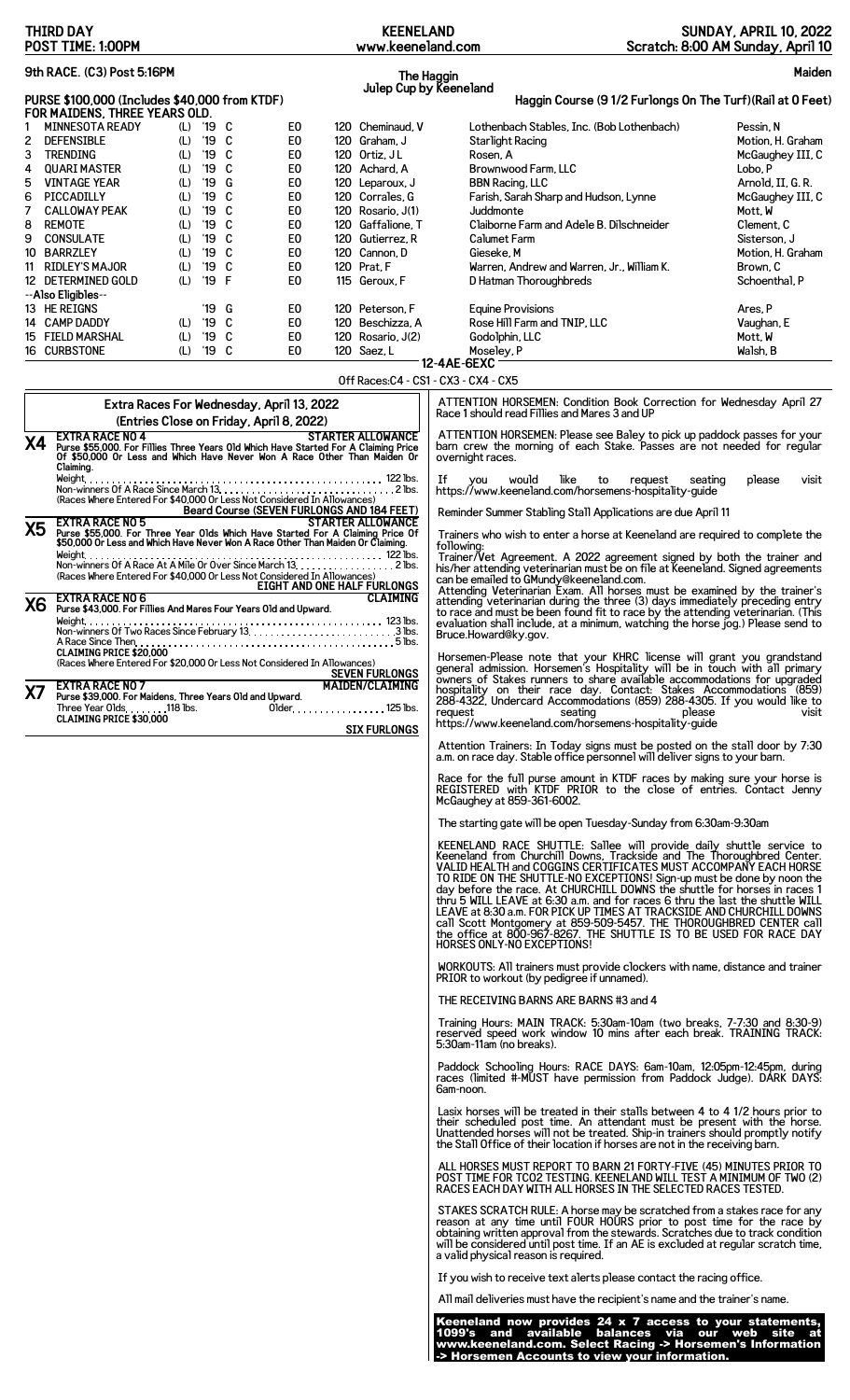## **KEENELAND - IN TODAY SHEET**

## **THIRD DAY SUNDAY, APRIL 10, 2022**

| A                                             | <b>PP</b><br>R#                     |                                 |
|-----------------------------------------------|-------------------------------------|---------------------------------|
| <b>AL QAHIRA</b>                              | 1/14<br>3                           | <b>MAJEST</b>                   |
| <b>ARROBATIC</b>                              | 6<br>5/16                           | <b>MARGIE</b>                   |
| B                                             | R#<br>PP                            | <b>MATARE</b><br><b>MEGACI</b>  |
| <b>BAGBOSS</b>                                | 6/9<br>4                            | <b>MIDNIGI</b>                  |
| <b>BARRZLEY</b>                               | 10/16<br>9                          | <b>MILLIKE</b>                  |
| <b>BAYTOWN FROSTY</b>                         | 7<br>3/8                            | <b>MINNES</b>                   |
| <b>BAYTOWN LOVELY</b>                         | 1<br>4/8                            | <b>MISSED</b>                   |
| <b>BIZZEE CHANNEL</b><br><b>BODE BY YOU</b>   | 5<br>4/13<br>$\overline{c}$<br>1/13 | <b>MISS YE</b><br>MMMM          |
| <b>BOMBDIGGITY</b>                            | 6<br>4/16                           | <b>MONARO</b>                   |
| <b>BUTTERBEAN</b>                             | 3<br>9/14                           | <b>MR DUM</b>                   |
| C                                             | R#<br>PP                            | <b>MULLIN</b><br><b>MUTAKA</b>  |
| <b>CALLOWAY PEAK</b>                          | 9<br>7/16                           |                                 |
| <b>CAMP DADDY</b>                             | 9 AE14/16                           |                                 |
| <b>CHI TOWN LADY</b>                          | 8<br>6/7                            | <b>NEBULI</b>                   |
| <b>CIRCLE BACK JACK</b>                       | 7<br>6/8                            | <b>NO NAY</b>                   |
| <b>CLASSICSTATEOFMIND</b><br><b>CONSULATE</b> | 7<br>1/8<br>9<br>9/16               |                                 |
| <b>CURBSTONE</b>                              | 9 AE16/16                           | <b>ONE STO</b>                  |
| D                                             | R#<br>PP                            | <b>OUTLIEI</b>                  |
| <b>DEFENSIBLE</b>                             | 9<br>2/16                           |                                 |
| <b>DETERMINED GOLD</b>                        | 9<br>12/16                          | <b>PAPPYS</b>                   |
| <b>DEVINE CHARGER</b>                         | 6<br>9/16                           | <b>PICCAD</b>                   |
| <b>DISTINCTLYPOSSIBLE</b>                     | 3<br>8/14                           | <b>PRIMAE</b>                   |
| <b>DREAM SHAKE</b>                            | 4<br>1/9<br>3                       | <b>PRINCE:</b>                  |
| <b>DUNVEGAN DOLL</b>                          | 5/14                                | <b>PURE PA</b>                  |
| Е                                             | R#<br>PP                            |                                 |
| <b>ECLIPSED</b>                               | 2<br>4/13                           | QUALIT                          |
| <b>EMERALD</b><br><b>EONS</b>                 | 3 AE13/14<br>5<br>8/13              | <b>QUARIN</b>                   |
|                                               |                                     |                                 |
| F                                             | <b>PP</b><br>R#                     | RADIO L                         |
| <b>FALCONET</b><br><b>FANNIE AND FREDDIE</b>  | 3<br>12/14<br>6 AE13/16             | <b>REAGAN</b><br><b>REMOTE</b>  |
| <b>FAST AND FLIRTY</b>                        | 7/16<br>6                           | RIDLEY'                         |
| <b>FEELING HAPPY</b>                          | 6<br>1/16                           | <b>RUE DE I</b>                 |
| <b>FIELD MARSHAL</b>                          | 9 AE15/16                           | <b>RUN RUN</b>                  |
| <b>FLORIS</b>                                 | 2<br>3/13                           |                                 |
| <b>FOUR DAWN</b><br><b>FROSTED GRACE</b>      | 2<br>8/13<br><b>Б</b> ито 13/13     | <b>SEACHR</b>                   |
|                                               |                                     | <b>SLIPSTF</b>                  |
| G                                             | R#<br>PP                            | <b>SMILE A</b>                  |
| <b>GEM KEY</b>                                | 2<br>6/13                           | <b>SOCIAL</b>                   |
| <b>GILA</b><br><b>GINA ROMANTICA</b>          | 1<br>2/8<br>4/7<br>8                | <b>SOLE VC</b><br><b>SPECIA</b> |
| <b>GRAVITRON</b>                              | 2 AE13/13                           | <b>STARST</b>                   |
| <b>GUNNISON</b>                               | 5<br>2/13                           | <b>STELLAI</b>                  |
| н                                             | PP<br>R#                            | <b>SUNDAY</b>                   |
|                                               |                                     | <b>SUPER W</b><br>SWEET /       |
| <b>HANDCARVED</b><br><b>HAWKISH</b>           | 4<br>2/9<br>5<br>6/13               |                                 |
| <b>HAZY COMMAND</b>                           | 6/16<br>6                           |                                 |
| <b>HE REIGNS</b>                              | 9 AE13/16                           | <b>TAKE A</b>                   |
| <b>HIGHEST HONORS</b>                         | 5<br>5/13                           | <b>TALEOF</b>                   |
| <b>HIGHLAND SQUARE</b>                        | 6 AE14/16                           | <b>TEQUIL</b><br><b>TIESTO</b>  |
| J                                             | PP<br>R#                            | <b>TIFFAN</b>                   |
| <b>JULIA'S CHARDONNAY</b>                     | 1<br>6/8                            | <b>TRENDII</b>                  |
| K                                             | R#<br>PP                            | <b>TWILIGH</b>                  |
| <b>KAIYAS SONG</b>                            | 2<br>10/13                          |                                 |
| <b>KAUFYMAKER</b>                             | 7<br>5/8                            | <b>UBERKI</b>                   |
| L                                             | R#<br>PP                            |                                 |
| <b>LADY SCARLET</b>                           | 1/7<br>8                            | <b>VETERA</b>                   |
| <b>LATTE DOLCE</b>                            | 2<br>11/13                          | <b>VINTAG</b>                   |
| <b>LILLY CHROME</b>                           | 3/8                                 |                                 |

| Μ                                              | R#<br>PP                |
|------------------------------------------------|-------------------------|
| <b>MAJESTIC D'ORO</b>                          | 8<br>3/7                |
| <b>MARGIE'S KITCHEN</b>                        | 6<br>2/16               |
| MATAREYA                                       | 7/7<br>8                |
| <b>MEGACITY</b>                                | 5<br>12/13              |
| MIDNIGHT TEA TIME                              | 5<br>1/13               |
| <b>MILLIKEN</b>                                | 4<br>3/9                |
| <b>MINNESOTA READY</b>                         | 9<br>1/16               |
| <b>MISSED OPPORTUNITY</b>                      | 3<br>3/14               |
| <b>MISS YEARWOOD</b>                           | 3<br>11/14              |
| <b>MMMMY SHAROANA</b>                          | 3<br>10/14              |
| <b>MONARCHS GLEN (GB)</b>                      | 5<br>11/13              |
| <b>MR DUMAS</b>                                | 5<br>9/13               |
| MULLING                                        | 3<br>7/14               |
| MUTAKATIF (IRE)                                | 5<br>7/13               |
| N                                              | PP<br>R#                |
| <b>NEBULI</b>                                  | 2<br>5/13               |
| NO NAY FRANKLIN (IRE)                          | 7<br>8/8                |
| 0                                              | PP<br>R#                |
| <b>ONE STORMY LADY</b>                         | 7/8<br>1                |
| <b>OUTLIER</b>                                 | 4<br>5/9                |
| P                                              | R#<br>PP                |
| <b>PAPPYSAYSYES</b>                            | 2/13<br>2               |
| PICCADILLY                                     | 9<br>6/16               |
| PRIMA BALLERINA                                | 3<br>4/14               |
| <b>PRINCESS ELIN</b>                           | 6 AE16/16               |
| <b>PURE PANIC</b>                              | 7<br>4/8                |
| Q                                              | R#<br>PP                |
|                                                |                         |
| <b>QUALITY</b><br><b>QUARI MASTER</b>          | 6/14<br>3<br>9<br>4/16  |
| R                                              | PP<br>R#                |
| RADIO DAYS                                     | 2/7<br>8                |
| <b>REAGAN'S DECISION</b>                       | 8<br>5/7                |
| <b>REMOTE</b>                                  | 9<br>8/16               |
| <b>RIDLEY'S MAJOR</b>                          | 9<br>11/16              |
| <b>RUE DE BAC</b>                              | 3/16<br>6               |
| <b>RUN RUN RAPIDASH</b>                        | 8/9<br>4                |
| S                                              | PP<br>R#                |
| <b>SEACHROME</b>                               | 1<br>8/8                |
| <b>SLIPSTREAM</b>                              | 7<br>2/8                |
| SMILE AT THE STORM                             | 2<br>12/13              |
| <b>SOCIAL MANDATE</b>                          | 6<br>8/16               |
| <b>SOLE VOLANTE</b>                            | 5<br>10/13              |
| <b>SPECIAL BOND</b>                            | 1<br>5/8                |
| <b>STARSTRIKER (GB)</b>                        | 1<br>1/8                |
| <b>STELLAR GRACE</b>                           | 2<br>7/13               |
| <b>SUNDAY GRACE</b>                            | 6<br>10/16              |
| <b>SUPER WONDER GIRL</b>                       | 2<br>9/13               |
| <b>SWEET AS PIE</b>                            | 6<br>11/16              |
| Т                                              | R#<br>PP                |
|                                                |                         |
| <b>TAKE A STAND</b>                            | 3<br>2/14               |
| TALEOFREADYCHIANTI<br><b>TEQUILAS RANGER</b>   | 6 AE15/16<br>4          |
| <b>TIESTO</b>                                  | 9/9<br>5<br>3/13        |
| <b>TIFFANY'S MO</b>                            | 3<br>14/14              |
| TRENDING                                       | 9<br>3/16               |
| <b>TWILIGHT GLEAMING (IRE)</b>                 | 7<br>7/8                |
| U                                              | R#<br>PP                |
| <b>UBER KIRK</b>                               | 4/9<br>4                |
| V                                              | R#<br>PP                |
|                                                |                         |
| <b>VETERANS HIGHWAY</b><br><b>VINTAGE YEAR</b> | 12/16<br>6<br>9<br>5/16 |
| W                                              | PP<br>R#                |
|                                                |                         |
| WELLMAN                                        | 4<br>$\frac{7/9}{2}$    |

SUNDAY, APRIL 10, 2022 93 In Body 11 Also Eligible 104 Total In Today

In Today for